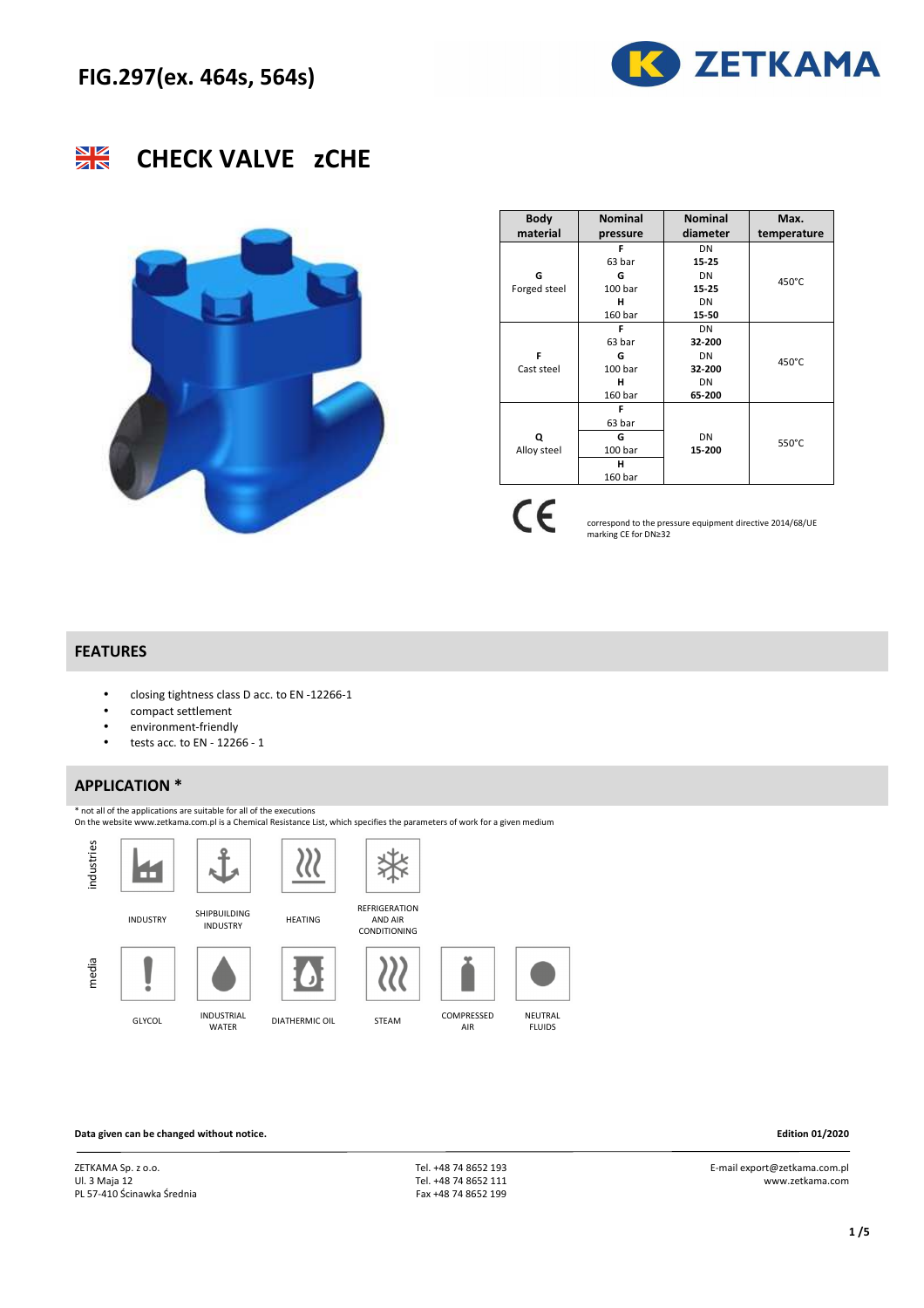

### **MATERIALS, DIMENSIONS**

DN 15-25 PN63, 100 DN 32-200 PN63, 100

DN 15-50 PN160 DN 65-200 PN160



|   | <b>Body material</b> | G                             |                                 | Q                             |                                 |  |  |  |
|---|----------------------|-------------------------------|---------------------------------|-------------------------------|---------------------------------|--|--|--|
|   | <b>Type</b>          | 31                            | 31                              | 31                            | 31                              |  |  |  |
|   | <b>PN</b>            | 63-100 DN15-25<br>160 DN15-50 | 63-100 DN32-200<br>160 DN65-200 | 63-100 DN15-25<br>160 DN15-50 | 63-100 DN32-200<br>160 DN65-200 |  |  |  |
|   | Body                 | <b>P245GH</b>                 | GP240GH                         | 13 Cr Mo 4 5                  | G17 CrMo 9-10                   |  |  |  |
|   | Seat ring            | 18-8 Cr Ni                    | 18-8 Cr Ni                      | Stellite                      | Stellite                        |  |  |  |
|   | Cover                | <b>P245 GH</b>                | <b>P245 GH</b>                  | 13 Cr Mo 4 5                  | 13 Cr Mo 4 5                    |  |  |  |
|   | Disc (padding)       | 18-8 Cr Ni                    |                                 | Stellite                      |                                 |  |  |  |
| 6 | Gasket               |                               |                                 | Graphite                      |                                 |  |  |  |
|   | Max. temperature     | 450°C                         |                                 | 550°C                         |                                 |  |  |  |

| <b>DN</b>   | 15  | 20  | 25  | 32  | 40  | 50   | 65  | 80  | 100 | 150 | 200   |
|-------------|-----|-----|-----|-----|-----|------|-----|-----|-----|-----|-------|
| L/mm        | 160 | 160 | 160 | 230 | 230 | 300  | 340 | 380 | 430 | 550 | 65    |
| $H$ (mm)    | 52  | 56  | 65  | 100 | 120 | 125  | 160 | 175 | 235 | 337 | 415   |
| $h$ (mm)    | 10  | 12  | 15  | 22  | 22  | 22   | 41  | 46  | 42  | 83  | 70    |
| Weight (kg) | 1,5 | 2,1 | 2,8 | 6,6 | 8,9 | 13,5 | 25  | 29  | 45  | 101 | $---$ |

**Data given can be changed without notice. Edition 01/2020**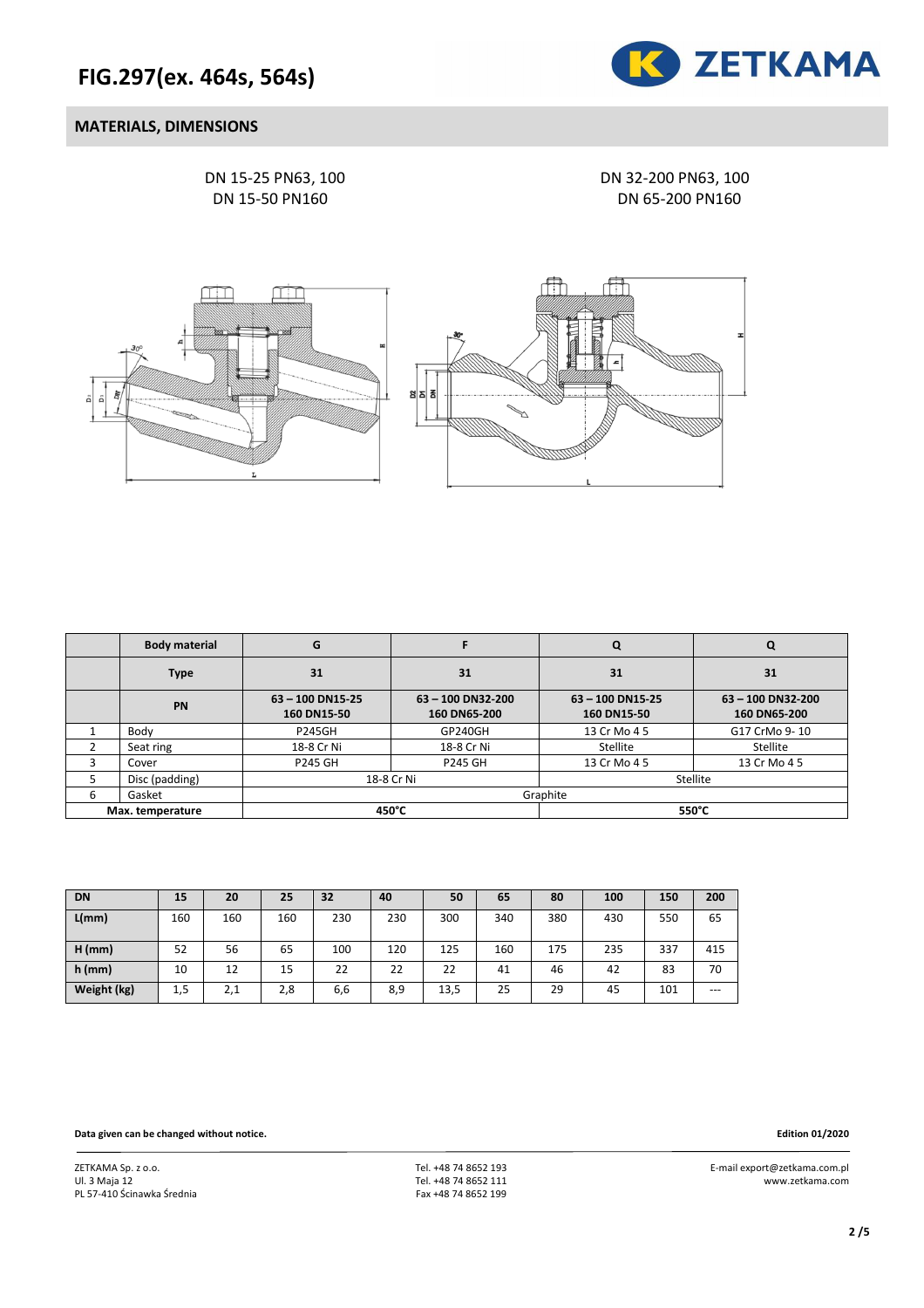

#### **PRESSURE-TEMPERATURE RATINGS**

|                 |     | Temperature $[°C]$ |       |       |       |       |       |       |       |       |       |       |       |      |             |      |      |                          |      |      |
|-----------------|-----|--------------------|-------|-------|-------|-------|-------|-------|-------|-------|-------|-------|-------|------|-------------|------|------|--------------------------|------|------|
| <b>Material</b> | PN  | $-10 <$ do $<$ 50  | 100   | 150   | 200   | 250   | 300   | 350   | 400   | 450   | 460   | 470   | 480   | 490  | 500         | 510  | 520  | 530                      | 540  | 550  |
| <b>P245GH</b>   | 63  | 63                 | 58,5  | 55,5  | 52,5  | 48,0  | 43,5  | 40,5  | 37,5  | 20,7  | ٠     | ۰     |       |      |             |      |      |                          |      |      |
| <b>GP240 GH</b> | 100 | 100                | 92,8  | 88,0  | 83,3  | 76,1  | 69,0  | 64,2  | 59,5  | 32,8  | ٠     | ٠     |       |      |             |      |      | $\overline{\phantom{a}}$ | -    |      |
|                 | 160 | 160                | 148,5 | 140,9 | 133,3 | 121,9 | 110,4 | 102,8 | 95,2  | 52,5  | ٠     | ۰     |       |      |             |      |      | $\overline{\phantom{a}}$ |      |      |
| 13CrMo4-5       | 63  | 63                 | 63    | 63    | 63    | 63    | 63    | 60,0  | 56,7  | 53,1  | 50,5  | 47,9  | 45,4  | 42,8 | 41,1        | 34,8 | 28,2 | 23,4                     | 18,3 | 14,7 |
|                 | 100 | 100                | 100   | 100   | 100   | 100   | 100   | 95,2  | 90,0  | 84,2  | 80,2  | 76,1  | 72,0  | 68,0 | 65,2        | 55,2 | 44,7 | 37,1                     | 29,0 | 23,3 |
|                 | 160 | 160                | 160   | 160   | 160   | 160   | 160   | 152,3 | 144,0 | 134,8 | 128.3 | 121,8 | 115,3 |      | 108,8 104,3 | 88,3 | 71,6 | 59,4                     | 46,4 | 37,3 |

### **DIMENSIONS OF WELDING ENDS**

| <b>DN</b>    |           | 15 | 20 | 25 | 32 | 40 | 50 | 65 | 80   | 100  | 150   | 200   |
|--------------|-----------|----|----|----|----|----|----|----|------|------|-------|-------|
| <b>PN63</b>  | $D1$ (mm) | 17 | 22 | 28 | 37 | 43 | 54 | 70 | 82   | 104  | 154   | 204,5 |
|              | $D2$ (mm) | 22 | 28 | 34 | 43 | 54 | 67 | 83 | 96   | 115  | 176   | 223   |
| <b>PN100</b> | $D1$ (mm) | 17 | 22 | 28 | 37 | 43 | 54 | 70 | 82   | 104  | 154   | 199,5 |
|              | $D2$ (mm) | 22 | 28 | 34 | 43 | 54 | 67 | 83 | 96   | 115  | 176   | 223   |
| <b>PN160</b> | $D1$ (mm) | 17 | 22 | 27 | 35 | 41 | 51 | 65 | 76,5 | 98,5 | 144,5 | 189   |
|              | $D2$ (mm) | 24 | 28 | 34 | 43 | 49 | 62 | 77 | 91   | 117  | 172   | 223   |

Other type of valves on request:

- stellited seat
- hardened disc
- stellited disc
- other

**Data given can be changed without notice. Edition 01/2020**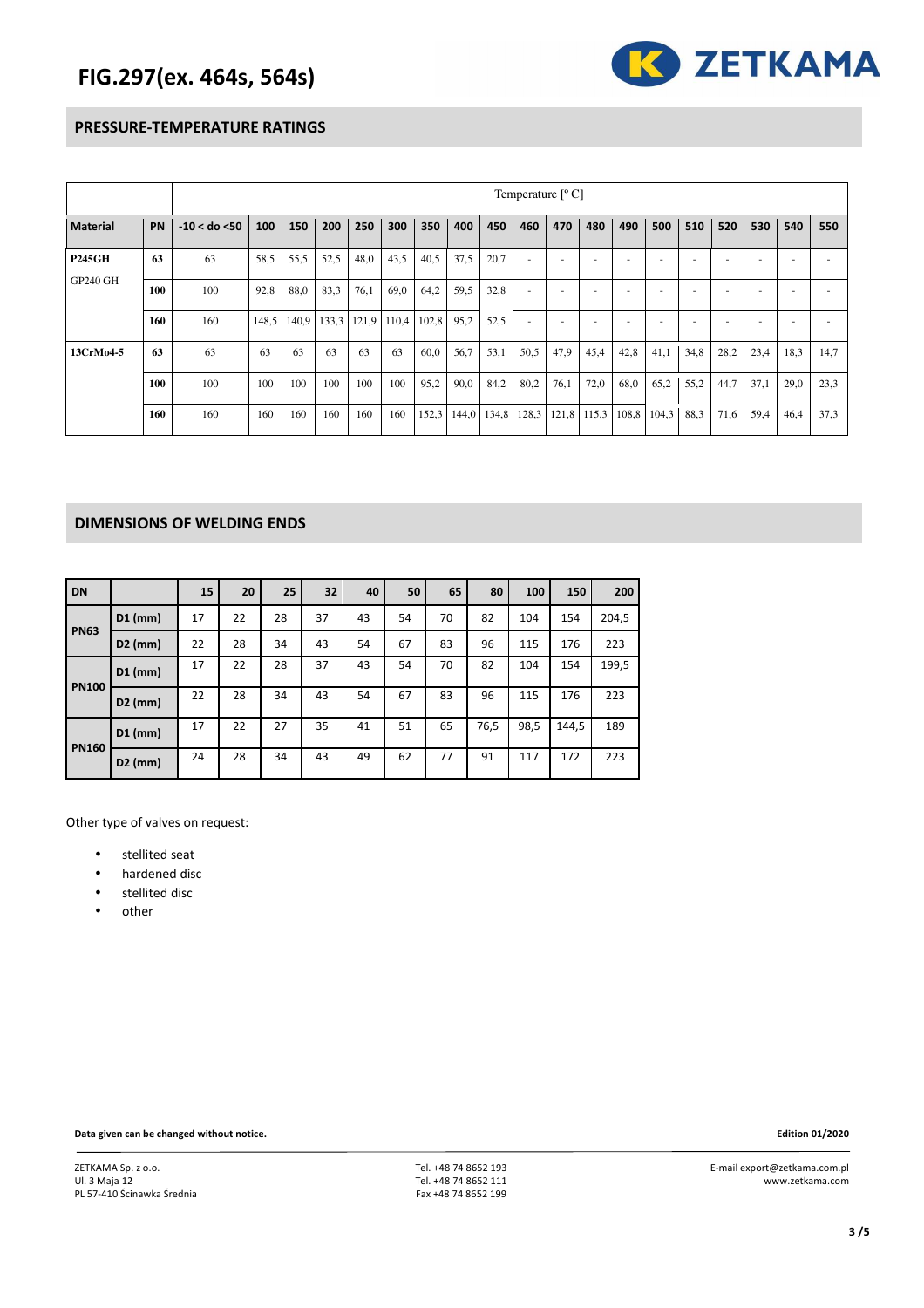

#### **TYPE**

| <b>Figure</b> | <b>Body material</b>               | <b>Nominal</b><br>diameter | <b>Nominal</b><br>pressure | <b>Type</b>                                                              |
|---------------|------------------------------------|----------------------------|----------------------------|--------------------------------------------------------------------------|
| 297           | G<br>Forged steel<br><b>P245GH</b> | 15-50<br>mm                | н<br>160 bar               | 31<br>loose disc with spring; stem, disc and seat ring - stainless steel |
|               |                                    | $15 - 25$<br><sub>mm</sub> | G<br>100 bar               | 31<br>loose disc with spring; stem, disc and seat ring - stainless steel |
|               |                                    | $15 - 25$<br>mm            | F<br>63 bar                | 31<br>loose disc with spring; stem, disc and seat ring - stainless steel |
|               | F.<br>Cast steel<br>GP240GH        | 65-200<br>mm               | н<br>160 bar               | 31<br>loose disc with spring; stem, disc and seat ring - stainless steel |
|               |                                    | 32-200<br>mm               | G<br>100 bar               | 31<br>loose disc with spring; stem, disc and seat ring - stainless steel |
|               |                                    | 32-200<br>mm               | F<br>63 bar                | 31<br>loose disc with spring; stem, disc and seat ring - stainless steel |
|               | Q<br>Alloy steel<br>13CrMo4-5      | 15-50<br>mm                | н<br>160 bar               | 31<br>loose disc with spring; stem, disc and seat ring - stainless steel |
|               |                                    | $15 - 25$<br>mm            | G<br>100 bar               | 31<br>loose disc with spring; stem, disc and seat ring - stainless steel |
|               |                                    | 15-25<br>mm                | F<br>63 bar                | 31<br>loose disc with spring; stem, disc and seat ring - stainless steel |
|               | Q<br>Alloy steel<br>G17 CrMo 9-10  | 65-200<br><sub>mm</sub>    | н<br>160 bar               | 31<br>loose disc with spring; stem, disc and seat ring - stainless steel |
|               |                                    | 32-200<br>Mm               | G<br>100 bar               | 31<br>loose disc with spring; stem, disc and seat ring - stainless steel |
|               |                                    | 32-200<br>mm               | F<br>63 bar                | 31<br>loose disc with spring; stem, disc and seat ring - stainless steel |

**Data given can be changed without notice. Edition 01/2020** 

ZETKAMA Sp. z o.o. Ul. 3 Maja 12 PL 57-410 Ścinawka Średnia  Tel. +48 74 8652 193 Tel. +48 74 8652 111 Fax +48 74 8652 199